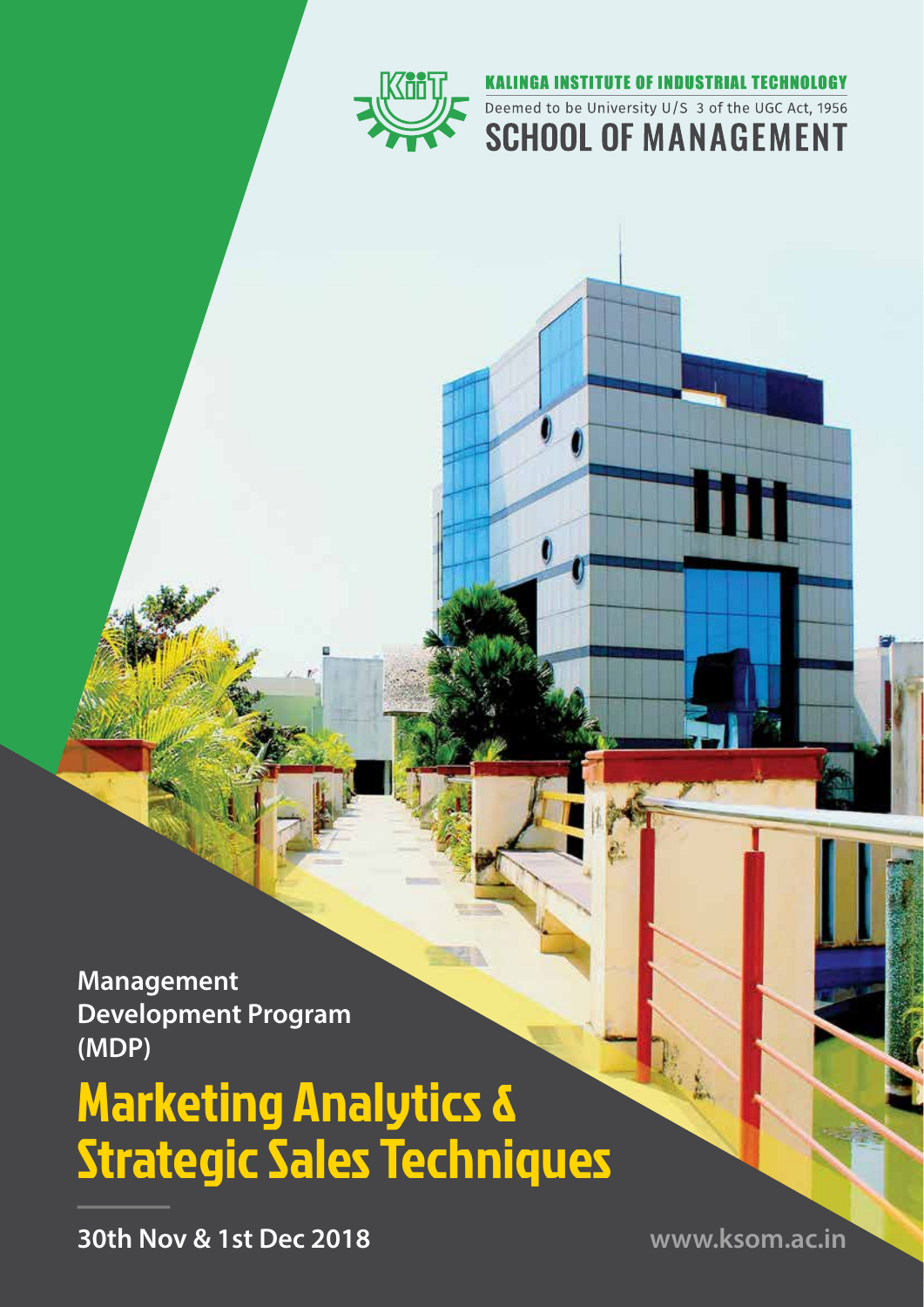## DAY 1 Marketing Analytics

#### **About the Program**

Marketing analytics comprises the processes and technologies that enable marketers to evaluate the success of their marketing initiatives. This is accomplished by measuring performance (e.g., blogging versus social media versus channel communications). Marketing analytics uses important business metrics, such as ROI, marketing attribution and overall marketing effectiveness.

The market of analytics is booming in the current global economy. The size of big data available to company will treble in next ten years and there is huge dearth of professionals qualified in analytics. A McKinsey Global Institute study states that the US will face a shortage of about 190,000 data scientists and 1.5 million managers and analysts who can understand and make decisions using Big Data by 2018.

#### **Modules**

The program will consist of 4 modules in a daylong session.

#### 1) **Introduction to Marketing analytics**

- What is Marketing analytics
- Traditional Vs New Age Marketing
- **Marketing analytics in action: Real life** case studies

#### 2) **The resource allocation frame work and digital media attribution**

- Introduction to resource allocation
- Use of Marketing analytics in resource allocation

#### 3) **Customer life time value and cost of acquiring the customers**

- New age marketing: Engaging the customer
- Quantifying customer life time value
- Understanding the cost of acquiring • customers
- Using analytics to make informed decisions

#### 4) **Real hands on exercise: Real life case study to understand Marketing analytics in actions**

#### **Learning outcomes**

This program will teach the participants the use of marketing tools and techniques that will help them achieve greater clarity about making informed data driven decisions in the organisation. They will be able to answer the big marketing questions of the decision making process such as:

- What was the optimal schedule for content distribution?
- Which hours of the day resulted in the highest levels of engagement?
- What issues were of greatest concern to my audience?
- Which platforms resulted in the highest ROI?

#### **Pedagogy**

Case study, Power point presentations, Role play, Group assignments, Audio visual media, Lectures.

#### **Who can attend**

This course is especially designed for new mid-level managers in Marketing and Sales who are looking to learn new age concepts and application of marketing analytics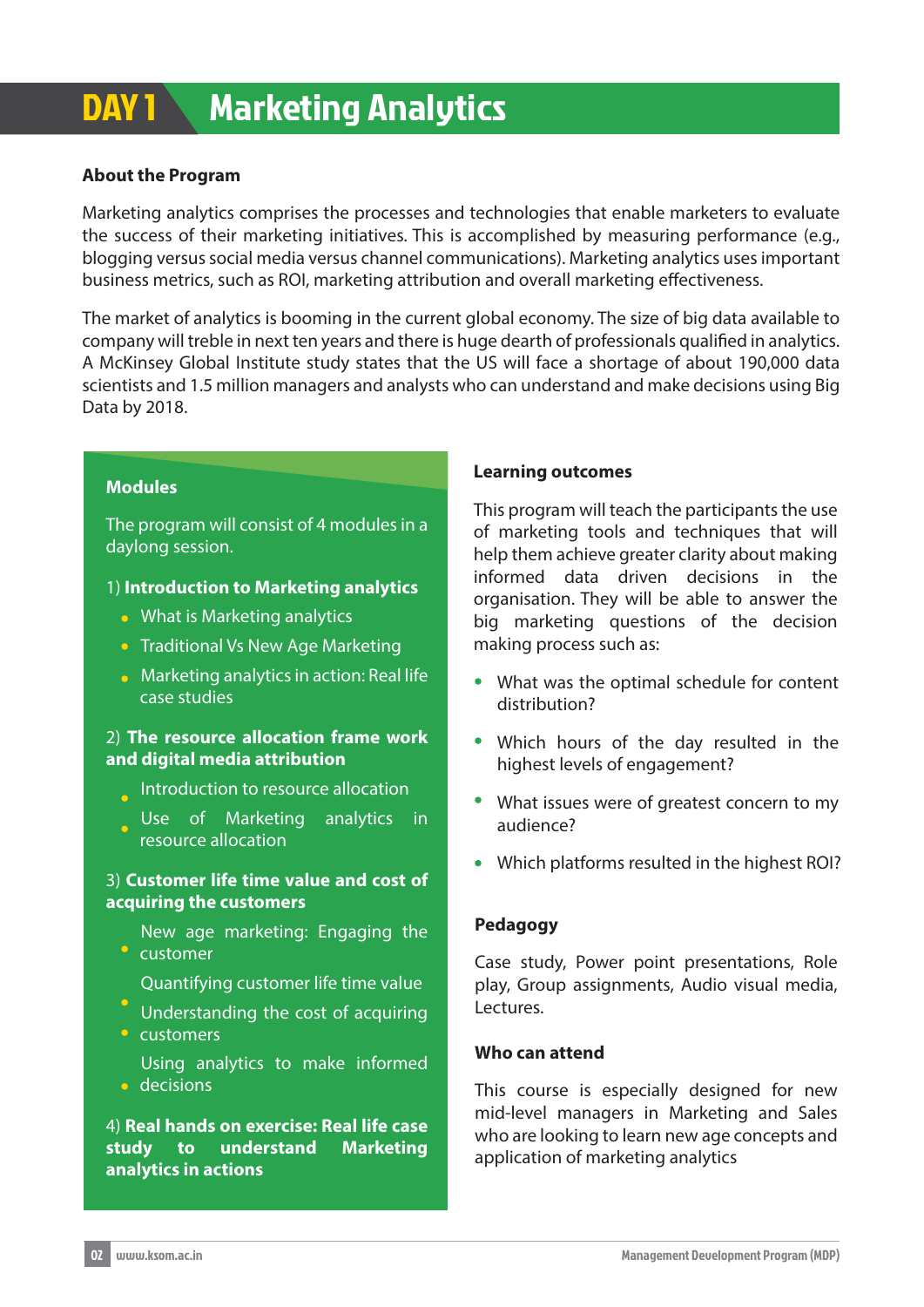## DAY 2 Strategic Sales Analysis

#### **About the Program**

Strategic sales is the key word gaining currency in the current environment and it becomes all the way more important for the company to be ahead in their sales games in order to remain competitive.

Strategic sales combined with right market intelligence can become a winning success strategy for any company. According to recent survey by BCG, companies stand to lose about 10% to 15% of their bottom-line due to inadequate preparation of the sales team in winning customers. Another skill set of right negotiations skills combined with customer focus has been found lacking in the underperforming companies' survey.

Hence in view of all these factors, the MDP has been designed to provide the cutting edge to sales teams of companies and impart various skill sets needed to excel in this field.

#### **Modules**

The program will consist of 4 modules in a daylong session.

#### 5) **Strategic sales technique**

- Meaning of strategic sales technique
- Role of effective sales team building and motivation & communication

#### 6) **Sales channel optimization**

- **Introduction to resource allocation**
- Use of Marketing analytics in resource allocation

#### 7) **Customer winning techniques**

- **Customer negotiation techniques**
- Capturing voice of customers
- Sales intelligence for competition in the market

#### 8) **Case study – Real life examples**

#### **Learning outcomes**

This program will enable the participants with answers to the following concerns:

- How to gather market intelligence and use it for increased sales?
- How to use proven customer techniques and formulate company strategy?
- Learn effective sales negotiation techniques and their applications
- Adapt to marketing needs and form an agile sales team

#### **Pedagogy**

Case study, Power point presentations, Role play, Group assignments, Audio visual media, Lectures.

#### **Who can attend**

This course is especially designed for new mid-level managers in Marketing and Sales who are looking to learn new age concepts and application of Strategic sales technique.

#### **Fees**

Rs. 5000/- per participant

Minimum number of Participants: 10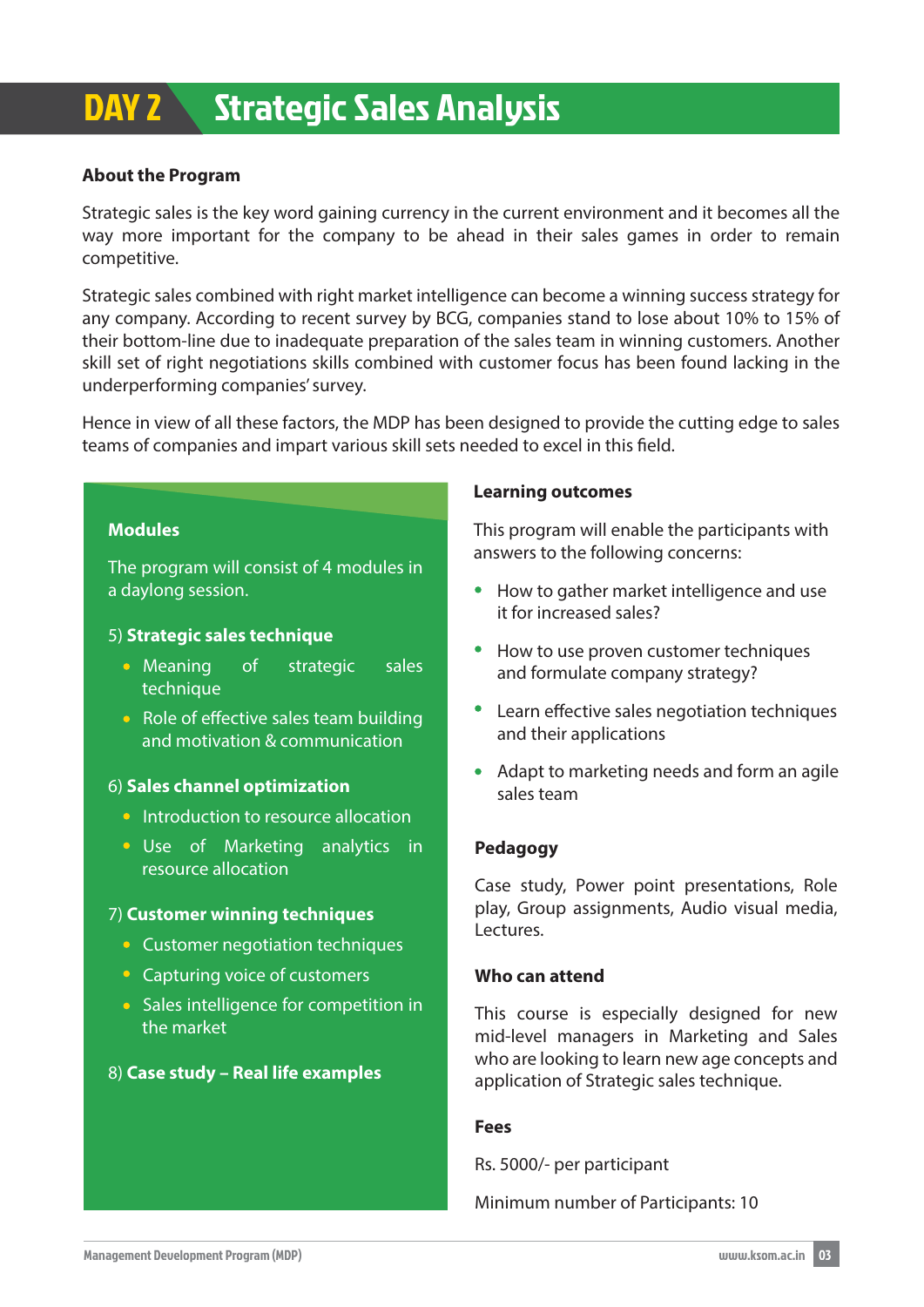### Simulation Add-on

#### **About the Program**

Simulation modelling is an important tool in decision making for managers in every industry. The participant would be exposed to a real-life scenario in a simulated environment. This is an interactive hands-on exercise and one of the first learning programs for corporates in the country.

#### **Registration**

The interested participants can log onto following link and register:

http://ksom.ac.in/corporaterecruiters/md p-and-consultancy/

#### **Duration of MDP**

**Two days –** 30th Nov and 1st Dec 2018

**Venue –** KIIT School of Management (KSOM), Campus 7, KIIT Bhubaneswar

#### **Learning Outcomes**

This program will enable the participants with answers to the following:

- To accentuate the learnings of the programs in a real-life workable situation
- To validate the strategic decisions taken by the managers
- To be cognizant of alternative plans depending on the business environment

#### **Pedagogy**

Case study, Hands on simulation exercise with concrete outcomes, Audio visual media

#### **Fees**

Rs. 1000/- per participant

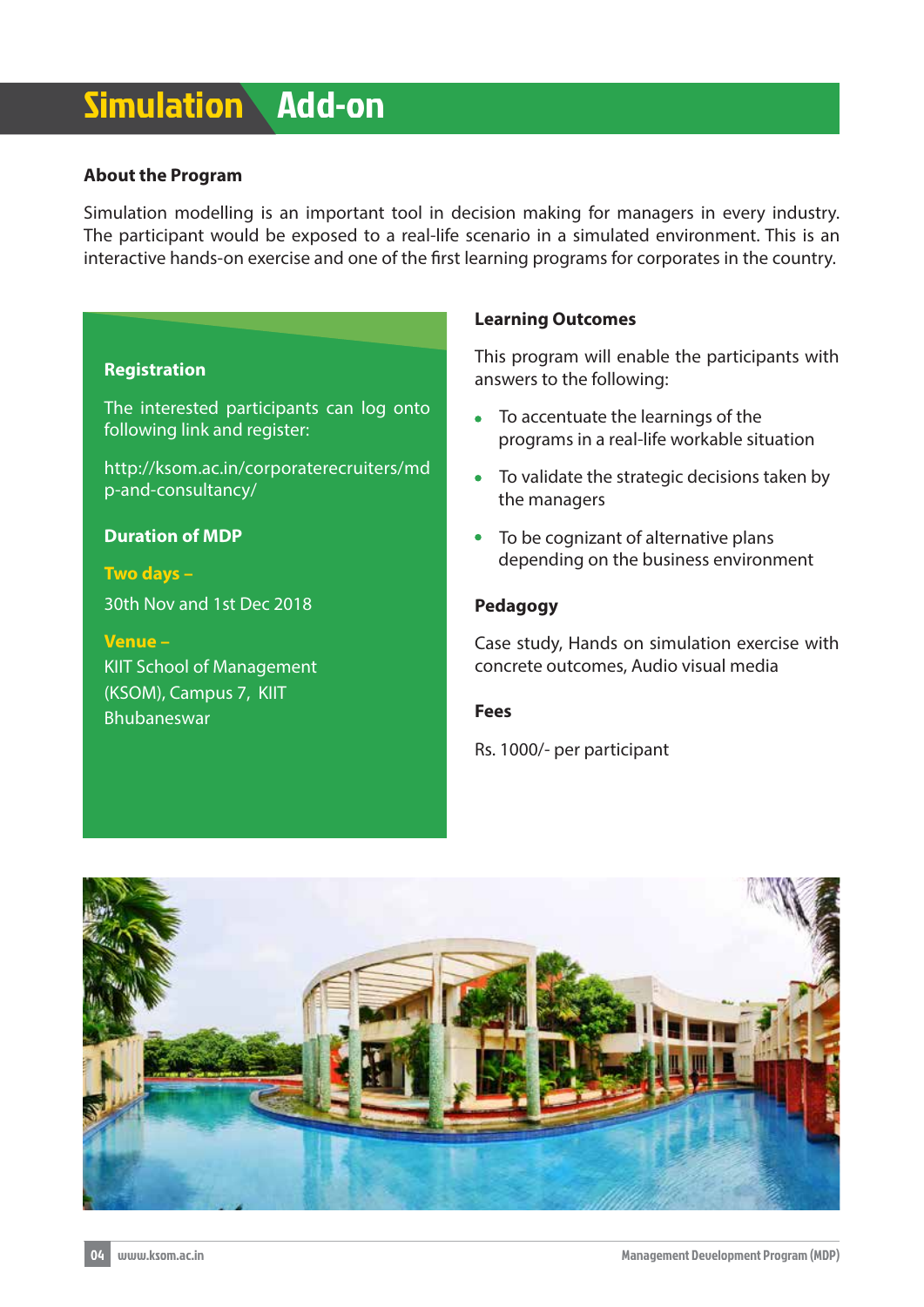### Resource Persons



**Bhuwandeep Assistant Professor**

*PGDBM, IIM Bangalore, B.Tech (Hons) IIT Kharagpur Email id - bhuwandeep@ ksom.ac.in*

Bhuwandeep is a management professional with substantial experience in the domains of Sales, Marketing, Business Development, Project Planning & Execution and Plant Operations - across Steel, Ecommerce, Textiles, Cement and Mining businesses.

He has worked with Indian MNCs of TATA Group and Aditya Birla Group. He is an alumnus of IIT Kharagpur and IIM Bangalore in the areas of Marketing and Sales. He has also done specialisation in Marketing from Rennes School of Business, Rennes, France.



**Ritika Sharma Assistant Professor**

*PGD-ABM (IIM Lucknow), B.E.(Panjab University) Email id - ritika.sharma@ksom.ac.in*

She has rich corporate and entrepreneurial experience across FMCG, Telecom and Education in domains of Sales and Distribution, Key Account Management and Business Development.

She has handled entire GSK Consumer Healthcare portfolio for leading modern trade accounts and she was an integral part in establishing Airtel Money foothold in Haryana region as a Zonal Manager for Airtel. She has expertise in Sales, Marketing, Business Development and Relationship Management.